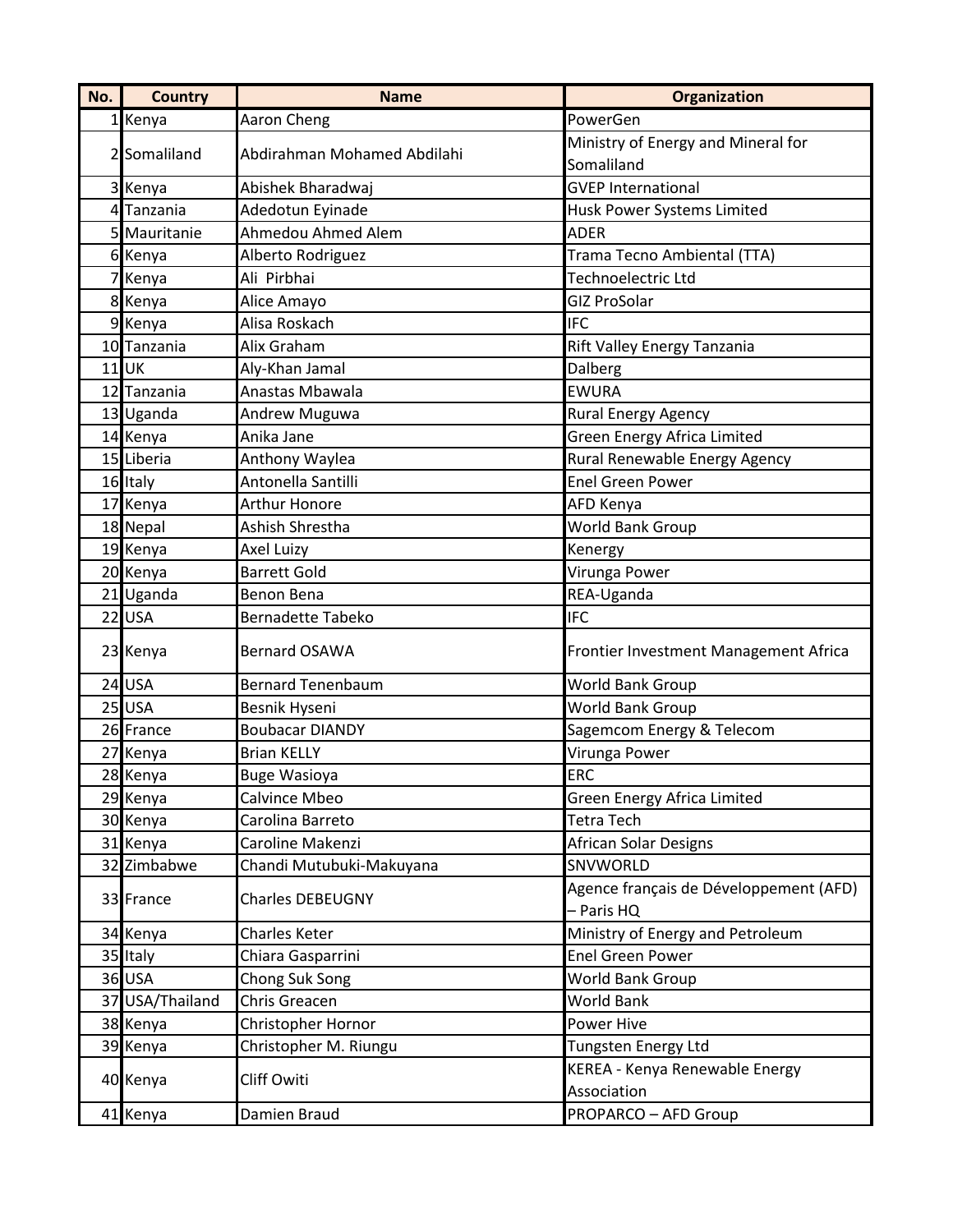| 42 USA           | Dan Waddle                             | <b>NRECA USA</b>                                                     |
|------------------|----------------------------------------|----------------------------------------------------------------------|
| 43 USA           | Dana Rysankova                         | <b>WBG</b>                                                           |
| 44 Tchad         | Dangaye Ouedemi Abderkrim              | <b>AGER</b>                                                          |
| 45 Kenya         | Daniel Githu                           | Oserian Development Company Limited                                  |
| 46 Kenya         | Daniel Kipketer                        | Asurur Multi Purpose Water Project                                   |
| 47 Tunisia       | Daniel Schroth                         | AfDB                                                                 |
| 48 South Africa  | David Humphrey                         | <b>Standard Bank of South Africa</b>                                 |
| 49 Kenya         | David Njugi                            | Kenya Association of Manufacturers                                   |
| 50UK             | David Ross                             | Statera Capital                                                      |
| 51 France        | Dean COOPER                            | <b>UNEP - Parallax - Sustainable</b><br><b>Development Solutions</b> |
| 52 Kenya         | Dennis KEYA                            | DREAM EP Global Energy(Kenya) Ltd, part<br>of EP Global Energy       |
| 53 France        | Diane Jegam                            | Agence français de Développement (AFD)<br>- Paris HQ                 |
| 54 Kenya         | Diarietou Gaye                         | World Bank Group                                                     |
| 55 Kenya         | Dorcas Warimu                          | African Solar Designs                                                |
| 56 Kenya         | Eddy Charles Iragi K                   | <b>Fortin Limited</b>                                                |
| 57 Kenya         | <b>Edwin KINYATTI</b>                  | Green Energy Africa Limited                                          |
| <b>58 UK</b>     | Edwin Macharia                         | Dalberg                                                              |
| 59 Kenya         | Elijah Kimani                          | Lean Energy Solutions Ltd.                                           |
| 60 Tanzania      | Emillian Nyanda                        | Ministry of Energy & Minerals, Tanzania                              |
| 61 UK            | Emma Miller                            | <b>Shell Foundation</b>                                              |
| 62 Kenya         | Engineer Isaac Kiva                    | Ministry of Energy and Petroleum                                     |
| $63$ UK          | Eric Mwangi                            | Dalberg                                                              |
| 64 France        | Eric OZANNE                            | Sagemcom Energy & Telecom                                            |
| 65 Kenya         | Erick Okoth Ayoo                       | Kibera Slums Community Development<br>Program (KISCODEP)             |
| 66 Switzerland   | Erika Velazquez                        | ABB                                                                  |
| 67 Kenya         | Eugene Obiero                          | Camco Clean Energy                                                   |
| 68 Liberia       | Eunice Dahn                            | Rural Renewable Energy Agency                                        |
| 69 Kenya         | Eve Meyer                              | PowerGen                                                             |
| 70 South Africa  | Evelyn Ngatia                          | <b>CfC Stanbic Bank</b>                                              |
| 71 Tanzania      | Fabio de Pascale                       | Devergy                                                              |
| 72 Kenya         | Faith w. Muriithi                      | <b>Biashara Energy Solutions Ltd</b>                                 |
| <b>73 USA</b>    | Federico Querio                        | World Bank Group                                                     |
| 74 Kenya         | <b>Florian Simonsen</b>                | <b>GIZ ProSolar</b>                                                  |
| 75 Italy         | Francesco Catucci                      | Enel                                                                 |
| 76 Kenya         | Francis Nyamu                          | Tungsten Energy Ltd                                                  |
| 77 Kenya         | Fred Ndonji                            | Resol                                                                |
| 78 Kenya         | Gakunju Edward                         | <b>Rural Electrification</b>                                         |
| 79 Kenya         | George Otieno Nyagwa                   | <b>KISCODEP</b>                                                      |
| 80 Tanzania      | Gloria Mramba                          | <b>DFID Tanzania</b>                                                 |
| 81 Kenya         | Harald Pöltner                         | McKinsey & Company, Inc                                              |
| 82 Côte d'Ivoire | Haribenja-Lalaina Ratsimba-Andriantavy | CLUB-ER                                                              |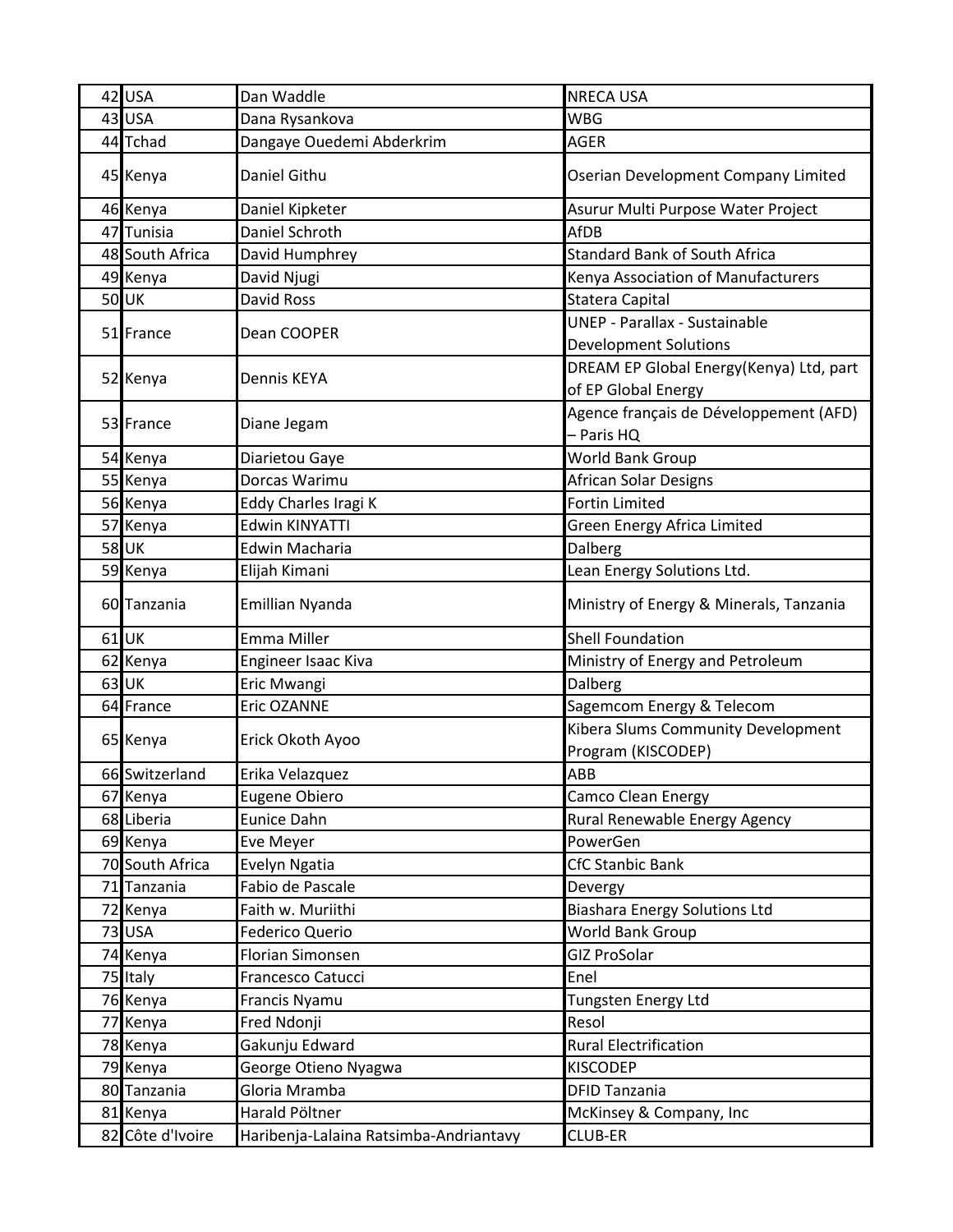|        | 83 Uganda         | Henry Semaganda        | <b>REA</b>                                       |
|--------|-------------------|------------------------|--------------------------------------------------|
|        | 84 Ghana          | Henry Vanderpuye       | Ministry of Power                                |
|        | 85 Kenya          | Ida Githu              | <b>DFID-AFD</b>                                  |
|        | 86 Mali           | <b>Ismael Toure</b>    | Ministry of Energy and Water                     |
|        | 87 Kenya          | Jack Muthomi           | <b>Responsibility Africa</b>                     |
|        | 88 Kenya          | Jackson Mutonga        | <b>GIZ ProSolar</b>                              |
|        | 89 Somaliland     | Jama Egal              | Sompower                                         |
|        |                   |                        | Ministry of Energy and Mineral                   |
|        | 90 Uganda         | James Banaabe          | Development                                      |
|        | 91 Kenya          | James W. Gachibiri     | <b>KIRIWASCO</b>                                 |
|        | 92 Kenya          | Jasmin Fraatz          | <b>GIZ Pro Solar</b>                             |
|        | 93 Kenya          | Jean Tami              | Resol Kenya                                      |
|        | 94 France         | Jean-marc darboux      | Schneider Electric                               |
|        | 95 Kenya          | Jechoniah Kitala       | <b>Practical Action Consulting</b>               |
|        | 96 Cote D'Ivoire  | Jeff Felten            | <b>AfDB</b>                                      |
|        | 97 France         | Jegan Diane            | <b>AFD</b>                                       |
|        | 98 Kenya          | Jenny Fletcher         | Ariya Capital                                    |
|        | 99 Kenya          | Jeremy Mijiruri        | Harmonic Systems                                 |
| 100 UK |                   | <b>Jessy Maritim</b>   | <b>Edinburgh University</b>                      |
|        | 101 Cote D'Ivoire | Joao Cunha             | <b>AfDB</b>                                      |
|        | 102 Kenya         | Johannes Holst         | PwC                                              |
|        | 103 USA           | Jon Exel               | World Bank Group                                 |
|        | 104 Kenya         | Joseph Njoroge         | Ministry of Energy and Petroleum                 |
|        | 105 Kenya         | Joseph Nyagilo         | SteamaCo                                         |
|        | 106 Kenya         | Joseph Odero Ngodhe    | <b>KISCODEP</b>                                  |
|        | 107 Kenya         | Juliette Page          | <b>GVEP International</b>                        |
|        | 108 Kenya         | Junglim Hahm           | World Bank-PPIAF                                 |
|        |                   | Justin Akumu           | Ministry of Energy and Mineral                   |
|        | 109 Uganda        |                        | Development                                      |
|        | 110 Kenya         | Justus Mwirichia       | Anenometer Africa                                |
|        | 111 Kenya         | <b>Kamal Gupta</b>     | Schneider Electric Kenya                         |
|        | 112 South Africa  | Kannan Lakmeeharan     | McKinsey & Company, Inc                          |
|        | 113 Kenya         | Karin Sosis            | <b>African Solar Designs</b>                     |
|        | 114 USA           | Katrina Pielli         | <b>USAID</b>                                     |
|        | 115 Kenya         | Kennedy Nengo          | <b>KPLC</b>                                      |
|        | 116 Kenya         | Khilna Dodhia          | Kenergy                                          |
| 117 EU |                   | Kiragu Mugwe           | EIB                                              |
|        | 118 South Africa  | <b>Kwame Parker</b>    | <b>CfC Stanbic Bank</b>                          |
|        | 119 Ethiopia      | Lakshmi Iyer           | Digital Green                                    |
|        | 120 Kenya         | Lameck Odidah          | SteamaCo                                         |
|        | 121 Tanzania      | Leanne Jones           | <b>DFID Tanzania</b>                             |
|        | 122 Somaliland    | Liban M. Haji Mohamoud | Ministry of Energy and Mineral for<br>Somaliland |
|        | 123 Kenya         | Linda Onyango          | <b>GVEP International</b>                        |
|        | 124 Kenya         | Louise Soubrier        | <b>Absolute Energy Capital LPP</b>               |
|        | 125 South Africa  | Lovemore Seveni        | Power Africa                                     |
|        | 126 USA           | Lucio Monari           | <b>WBG</b>                                       |
|        |                   |                        |                                                  |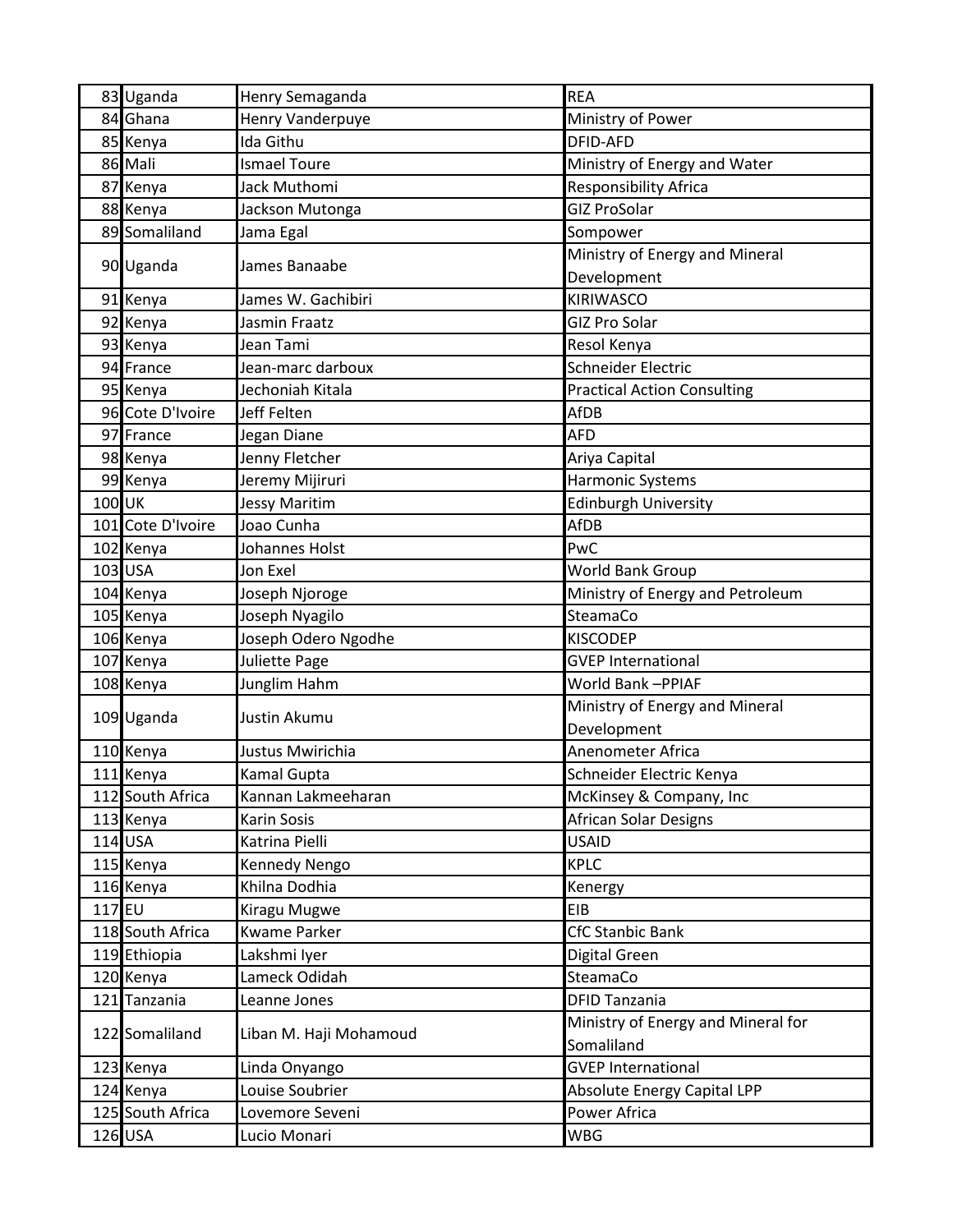| 127 UK |                  | Lukas Lukoschek          | MeshPower                                                             |
|--------|------------------|--------------------------|-----------------------------------------------------------------------|
|        | 128 Mali         | M. Cheick Ahmed Sanogo   | Amader                                                                |
|        | 129 USA          | <b>Malcolm Cosgroves</b> | <b>WBG</b>                                                            |
|        | 130 Italy        | Manuele Battisti         | <b>Enel Green Power</b>                                               |
| 131UK  |                  | <b>Marc Sellies</b>      | DFID UK, Mott MacDonald                                               |
| 132 UK |                  | Marcus Watson            | Dalberg                                                               |
|        | 133 USA          | Maria Hilda Rivera       | <b>USAID</b>                                                          |
|        | 134 Kenya        | Mark Dimmer              | <b>IFC</b>                                                            |
|        | 135 Kenya        | <b>Mark Hankins</b>      | African Solar Designs                                                 |
|        | 136 Kenya        | Mark Muinde              | Harmonic Systems                                                      |
|        | 137 Kenya        | Matere Keriri            | Projects Finance Consultancy Ltd                                      |
|        | 138 Italy        | Matteo Cavadini          | <b>Enel Greenpower</b>                                                |
|        | 139 Kenya        | <b>Maxime HURTEBIZE</b>  | <b>PROPARCO - AFD Group</b>                                           |
|        | 140 France       | <b>Michael GERA</b>      | <b>Energy Access Ventures</b>                                         |
|        | 141 Cameroon     | Mipa Ngo Hanna           | <b>ARSEL</b>                                                          |
|        |                  |                          |                                                                       |
|        | 142 Rwanda       | Mirco Gaul               | Deutsche Gesellschaft für Internationale<br>Zusammenarbeit (GIZ) GmbH |
|        |                  |                          |                                                                       |
|        | 143 Somaliland   | <b>Mohamed Farah</b>     | Sompower                                                              |
|        | 144 Rwanda       | Morris Kayitare          | <b>EDLC, Primary Energy and Social Energies</b>                       |
|        | 145 Benin        | Moussa Issifou Sanhougou | <b>ABERME</b>                                                         |
|        | 146 Uganda       | Muguwa Andrew            | REA-Uganda                                                            |
|        | 147 Kenya        | Mungai Kihara            | <b>MoEP</b>                                                           |
|        | 148 Zambia       | Muntanga Munkombwe       | <b>REA</b>                                                            |
|        | 149 Zambia       | Muntanga MUNKOMBWE       | REA-Zambia                                                            |
|        | 150 Kenya        | Murefu Barasa            | <b>EED Advisory Limited</b>                                           |
|        | 151 Kenya        | Mwaura Njogu             | Kijani Technologies                                                   |
|        | 152 Zambia       | Ngosa Mbolela            | Department of Energy                                                  |
|        | 153 Kenya        | Nickson Bukachi Ongeri   | ERC                                                                   |
|        | 154 Germany      | Olive Muthoni            | <b>KfW</b>                                                            |
|        | 155 USA          | Pam Onyanyo              | Renewvia                                                              |
|        | 156 France       | Paras Patel              | <b>Energy Access Ventures</b>                                         |
|        | 157 France       | Pascal Augareils         | <b>IED France</b>                                                     |
|        | 158 Kenya        | Patrick Loyatum          | <b>Absolute Energy Capital</b>                                        |
|        | 159 Kenya        | Paul Imbertson           | Green Energy Africa Limited                                           |
|        | 160 Kenya        | Paul Pelletier           | Powerhive                                                             |
|        | 161 Sierra Leone | Paul Saffa               | Ministry of Energy                                                    |
|        | 162 Rwanda       | Peace Kaliisa            | Ministry of Infrastructure                                            |
|        | 163 Belgium      | Pepin Tchouate           | Power Africa                                                          |
|        | 164 Kenya        | Pete Vowles              | <b>DFID Kenya</b>                                                     |
|        | 165 USA          | Peter Lilienthal         | <b>HOMER Energy</b>                                                   |
|        | 166 Kenya        | Peter Weston             | <b>GVEP International</b>                                             |
|        | 167 Kenya        | Phanuel Kimathi          | Tungsten Energy Ltd                                                   |
|        | 168 Kenya        | Philip Kamau             | Resol                                                                 |
|        | 169 Kenya        | Pierre Telep             | <b>GIZ ProSolar</b>                                                   |
|        | 170 Kenya        | Pradeep Nair             | <b>Reime Group</b>                                                    |